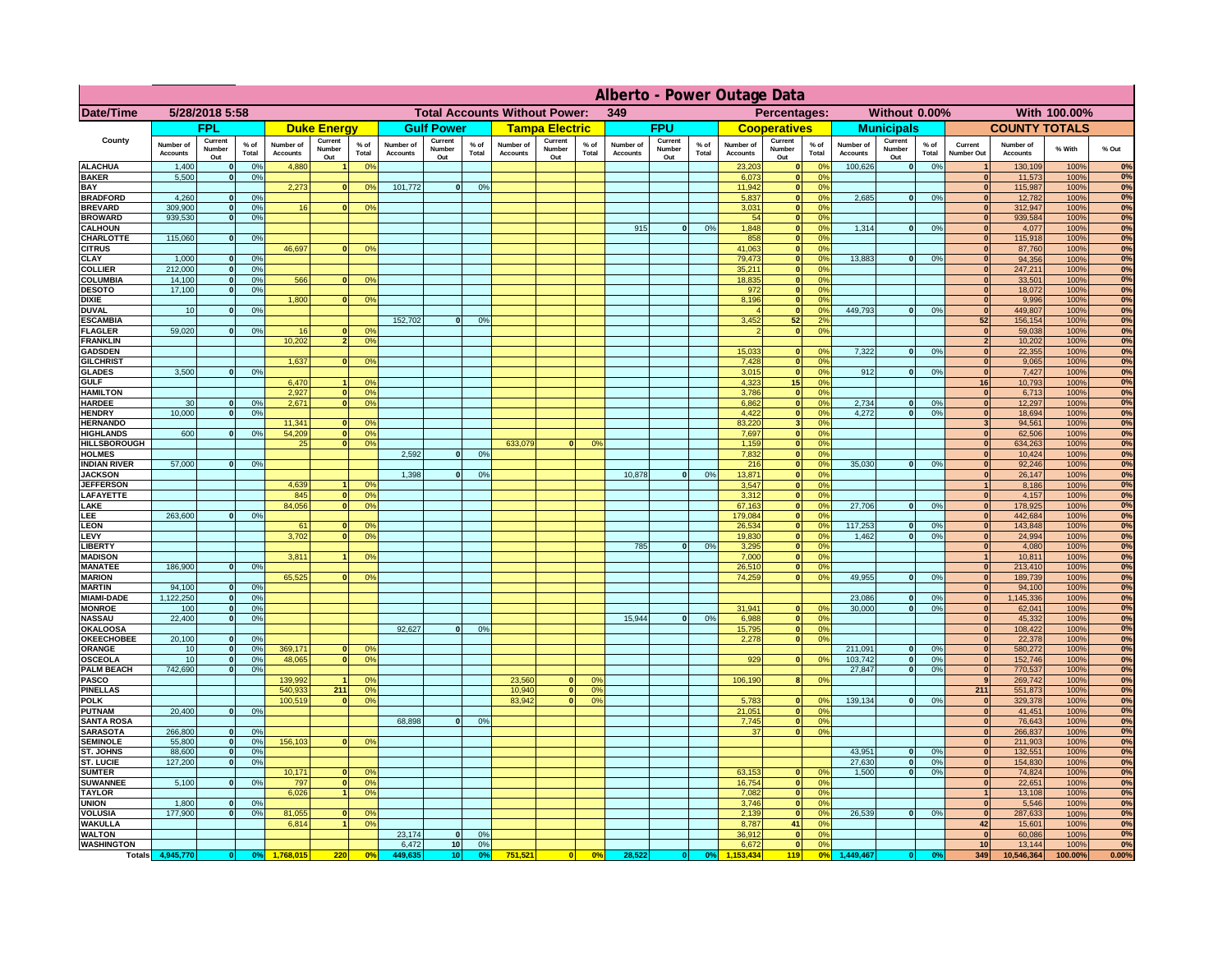| 5/28/2018 5:58                                 | <b>Alberto</b>      |                 |                  |                          |                               |  |  |  |
|------------------------------------------------|---------------------|-----------------|------------------|--------------------------|-------------------------------|--|--|--|
| <b>Power Provider</b>                          | County              | <b>Accounts</b> | <b>Outages</b>   | <b>Outage Percentage</b> | <b>Estimated Restore Time</b> |  |  |  |
| <b>Duke Energy</b>                             | <b>PINELLAS</b>     | 540,933         | 211              | 0.04% TBD                |                               |  |  |  |
| Escambia River Electric Cooperative, Inc.      | <b>ESCAMBIA</b>     | 3,452           | 52               | $1.51\% < 24$            |                               |  |  |  |
| Talquin Electric Cooperative, Inc.             | <b>WAKULLA</b>      | 8,787           | 41               | $0.47\% < 24$            |                               |  |  |  |
| Gulf Coast Electric Cooperative, Inc.          | <b>GULF</b>         | 4,323           | 15               | $0.35\% < 24$            |                               |  |  |  |
| <b>Gulf Power Company</b>                      | <b>WASHINGTON</b>   | 6,472           | 10               | 0.15% TBD                |                               |  |  |  |
| Withlacoochee River Electric Cooperative, Inc. | <b>PASCO</b>        | 106,154         | 8                | $0.01\% < 24$            |                               |  |  |  |
| Withlacoochee River Electric Cooperative, Inc. | <b>HERNANDO</b>     | 83,034          | 3                | $0.00\% < 24$            |                               |  |  |  |
| Duke Energy                                    | <b>FRANKLIN</b>     | 10,202          | 2                | 0.02% TBD                |                               |  |  |  |
| <b>Duke Energy</b>                             | <b>PASCO</b>        | 139,992         | $\mathbf{1}$     | 0.00% TBD                |                               |  |  |  |
| <b>Duke Energy</b>                             | WAKULLA             | 6,814           | $\mathbf{1}$     | 0.01% TBD                |                               |  |  |  |
| <b>Duke Energy</b>                             | <b>TAYLOR</b>       | 6,026           | $1\,$            | 0.02% TBD                |                               |  |  |  |
| <b>Duke Energy</b>                             | <b>JEFFERSON</b>    | 4,639           | $\mathbf{1}$     | 0.02% TBD                |                               |  |  |  |
| <b>Duke Energy</b>                             | <b>ALACHUA</b>      | 4,880           | $\mathbf{1}$     | 0.02% TBD                |                               |  |  |  |
| <b>Duke Energy</b>                             | <b>GULF</b>         | 6,470           |                  | 0.02% TBD                |                               |  |  |  |
| <b>Duke Energy</b>                             | <b>MADISON</b>      | 3,811           | $\overline{1}$   | 0.03% TBD                |                               |  |  |  |
|                                                |                     |                 | 1                |                          |                               |  |  |  |
| <b>Duke Energy</b>                             | SEMINOLE            | 156,103         | $\bf{0}$         | 0.00% TBD                |                               |  |  |  |
| Duke Energy                                    | <b>ORANGE</b>       | 369,171         | $\overline{0}$   | 0.00% TBD                |                               |  |  |  |
| <b>Duke Energy</b>                             | <b>CITRUS</b>       | 46,697          | 0                | 0.00% TBD                |                               |  |  |  |
| <b>Duke Energy</b>                             | <b>MARION</b>       | 65,525          | 0                | 0.00% TBD                |                               |  |  |  |
| <b>Duke Energy</b>                             | <b>HERNANDO</b>     | 11,341          | $\mathbf 0$      | 0.00% TBD                |                               |  |  |  |
| <b>Duke Energy</b>                             | <b>OSCEOLA</b>      | 48,065          | $\mathbf{0}$     | 0.00% TBD                |                               |  |  |  |
| <b>Duke Energy</b>                             | LEVY                | 3,702           | 0                | 0.00% TBD                |                               |  |  |  |
| Florida Power and Light Company                | PALM BEACH          | 742,690         | 0                | 0.00% TBD                |                               |  |  |  |
| Florida Power and Light Company                | <b>BROWARD</b>      | 939,530         | $\overline{0}$   | 0.00% TBD                |                               |  |  |  |
| Florida Power and Light Company                | MIAMI-DADE          | 1,122,250       | 0                | 0.00% TBD                |                               |  |  |  |
| Florida Power and Light Company                | <b>BREVARD</b>      | 309,900         | $\mathbf 0$      | 0.00% TBD                |                               |  |  |  |
| Florida Power and Light Company                | <b>VOLUSIA</b>      | 177,900         | 0                | 0.00% TBD                |                               |  |  |  |
| Florida Power and Light Company                | <b>COLLIER</b>      | 212,000         | 0                | 0.00% TBD                |                               |  |  |  |
| Florida Power and Light Company                | <b>PUTNAM</b>       | 20,400          | $\overline{0}$   | 0.00% TBD                |                               |  |  |  |
| Florida Power and Light Company                | SARASOTA            | 266,800         | 0                | 0.00% TBD                |                               |  |  |  |
| Florida Power and Light Company                | <b>CHARLOTTE</b>    | 115,060         | $\mathbf 0$      | 0.00% TBD                |                               |  |  |  |
| Florida Power and Light Company                | <b>MARTIN</b>       | 94,100          | 0                | 0.00% TBD                |                               |  |  |  |
| Florida Power and Light Company                | ST. JOHNS           | 88,600          | 0                | 0.00% TBD                |                               |  |  |  |
| Florida Power and Light Company                | <b>CLAY</b>         | 1,000           | $\overline{0}$   | 0.00% TBD                |                               |  |  |  |
| Florida Power and Light Company                | LEE                 | 263,600         | 0                | 0.00% TBD                |                               |  |  |  |
| Florida Power and Light Company                | <b>HENDRY</b>       | 10,000          | 0                | 0.00% TBD                |                               |  |  |  |
| Florida Power and Light Company                | <b>MANATEE</b>      | 186,900         | 0                | 0.00% TBD                |                               |  |  |  |
| Florida Power and Light Company                | <b>UNION</b>        | 1,800           | 0                | 0.00% TBD                |                               |  |  |  |
| Florida Power and Light Company                | <b>INDIAN RIVER</b> | 57,000          | $\overline{0}$   | 0.00% TBD                |                               |  |  |  |
| Florida Power and Light Company                | <b>OKEECHOBEE</b>   | 20,100          | $\overline{0}$   | 0.00% TBD                |                               |  |  |  |
| Florida Power and Light Company                | <b>ST. LUCIE</b>    | 127,200         | $\pmb{0}$        | 0.00% TBD                |                               |  |  |  |
| Florida Power and Light Company                | <b>FLAGLER</b>      | 59,020          | 0                | 0.00% TBD                |                               |  |  |  |
| Florida Power and Light Company                | <b>DESOTO</b>       | 17,100          | 0                | 0.00% TBD                |                               |  |  |  |
| Florida Power and Light Company                | <b>MONROE</b>       | 100             | 0                | 0.00% TBD                |                               |  |  |  |
| Florida Power and Light Company                | <b>COLUMBIA</b>     | 14,100          | $\overline{0}$   | 0.00% TBD                |                               |  |  |  |
| Florida Power and Light Company                | <b>ALACHUA</b>      | 1,400           | $\pmb{0}$        | 0.00% TBD                |                               |  |  |  |
| Florida Power and Light Company                | <b>SEMINOLE</b>     | 55,800          | 0                | 0.00% TBD                |                               |  |  |  |
| Florida Power and Light Company                | <b>BAKER</b>        | 5,500           | 0                | 0.00% TBD                |                               |  |  |  |
| Florida Power and Light Company                | SUWANNEE            | 5,100           | 0                | 0.00% TBD                |                               |  |  |  |
| Florida Power and Light Company                | <b>NASSAU</b>       | 22,400          | $\overline{0}$   | 0.00% TBD                |                               |  |  |  |
| Florida Power and Light Company                | <b>BRADFORD</b>     | 4,260           | $\bf{0}$         | 0.00% TBD                |                               |  |  |  |
| Florida Power and Light Company                | <b>OSCEOLA</b>      | 10              | $\bf{0}$         | 0.00% TBD                |                               |  |  |  |
| Duke Energy                                    | <b>VOLUSIA</b>      | 81,055          | $\boldsymbol{0}$ | 0.00% TBD                |                               |  |  |  |
| Duke Energy                                    | LAKE                | 84,056          | 0                | 0.00% TBD                |                               |  |  |  |
| Florida Power and Light Company                | <b>GLADES</b>       | 3,500           | $\overline{0}$   | 0.00% TBD                |                               |  |  |  |
| <b>Duke Energy</b>                             | <b>POLK</b>         | 100,519         | $\pmb{0}$        | 0.00% TBD                |                               |  |  |  |
| Duke Energy                                    | <b>HIGHLANDS</b>    | 54,209          | 0                | 0.00% TBD                |                               |  |  |  |
| Florida Power and Light Company                | ORANGE              | 10              | 0                | 0.00% TBD                |                               |  |  |  |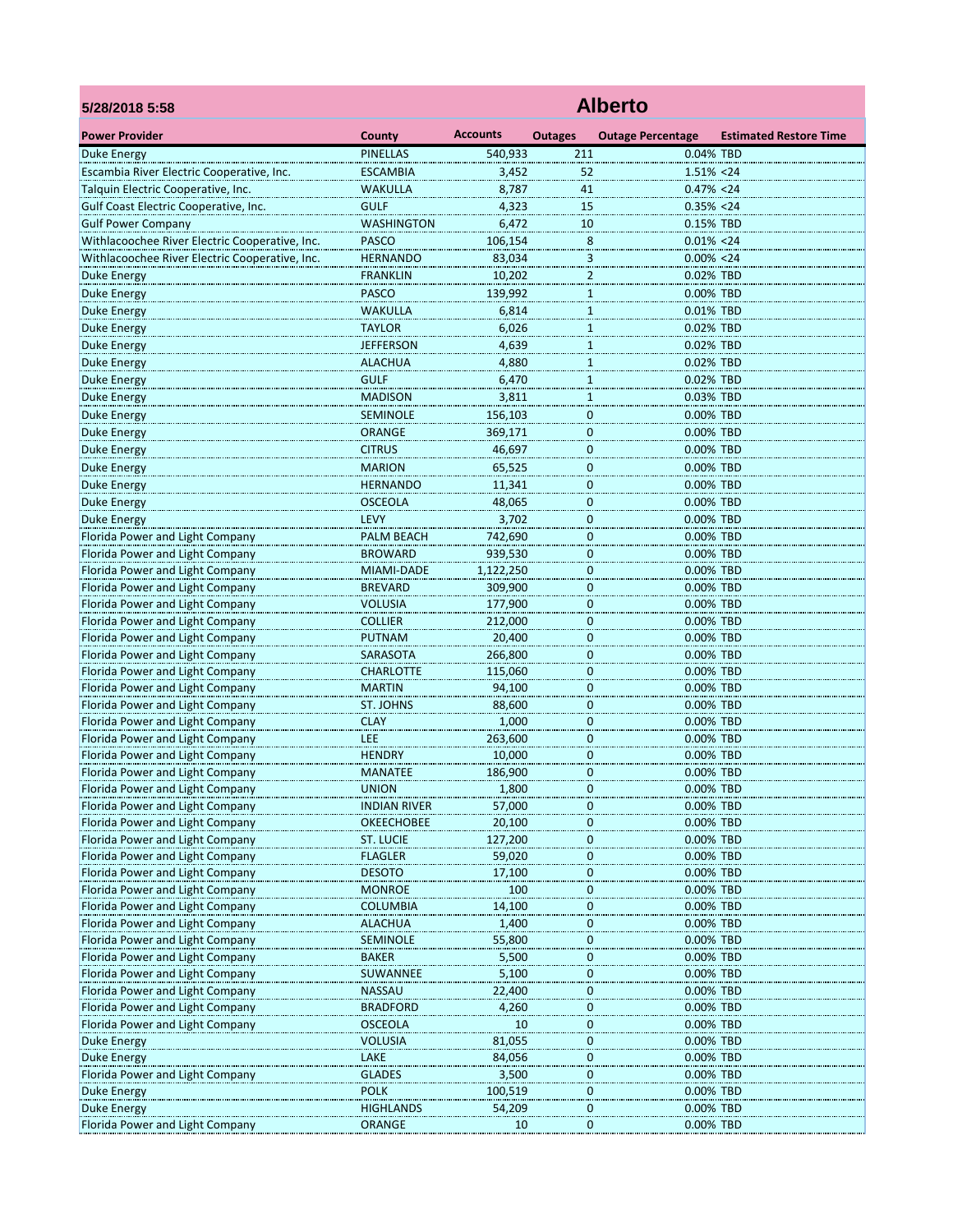| <b>Duke Energy</b>                                       | <b>HARDEE</b>    | 2,671   | $\mathbf 0$                   | 0.00% TBD              |
|----------------------------------------------------------|------------------|---------|-------------------------------|------------------------|
| <b>Duke Energy</b>                                       | <b>SUMTER</b>    | 10,171  | $\bf{0}$                      | 0.00% TBD              |
| Florida Power and Light Company                          | <b>DUVAL</b>     | 10      | $\mathbf 0$                   | 0.00% TBD              |
| Florida Power and Light Company                          | <b>HIGHLANDS</b> | 600     | $\mathbf 0$                   | 0.00% TBD              |
| <b>Duke Energy</b>                                       | <b>HAMILTON</b>  | 2,927   | $\mathbf 0$                   | 0.00% TBD              |
| <b>Duke Energy</b>                                       | <b>DIXIE</b>     | 1,800   | $\mathbf 0$                   | 0.00% TBD              |
| Duke Energy                                              | <b>GILCHRIST</b> | 1,637   | 0                             | 0.00% TBD              |
| <b>Duke Energy</b>                                       | <b>BAY</b>       | 2,273   | $\mathbf 0$                   | 0.00% TBD              |
| <b>Duke Energy</b>                                       | <b>LAFAYETTE</b> | 845     | $\mathbf 0$                   | 0.00% TBD              |
| <b>Duke Energy</b>                                       | SUWANNEE         | 797     | $\bf{0}$                      | 0.00% TBD              |
| <b>Duke Energy</b>                                       | <b>COLUMBIA</b>  | 566     | $\bf{0}$                      | 0.00% TBD              |
| <b>Duke Energy</b>                                       | <b>BREVARD</b>   | 16      | 0                             | 0.00% TBD              |
| Central Florida Electric Cooperative                     | <b>ALACHUA</b>   | 875     |                               | 0.00% TBD              |
| City of Alachua                                          | <b>ALACHUA</b>   | 4,426   | $\overline{0}$<br>$\mathbf 0$ | 0.00% TBD              |
| City of Newberry                                         | <b>ALACHUA</b>   | 1,727   | $\mathbf 0$                   | 0.00% TBD              |
|                                                          |                  |         |                               |                        |
| <b>Clay Electric Cooperative</b>                         | <b>ALACHUA</b>   | 22,328  | $\mathbf 0$                   | 0.00% TBD              |
| Gainesville (Gainesville Regional Utilities - GRU)       | ALACHUA          | 94,473  | 0                             | 0.00% TBD              |
| <b>Clay Electric Cooperative</b>                         | <b>BAKER</b>     | 2,476   | $\overline{0}$                | 0.00% TBD              |
| Okefenoke Rural Electric Membership Corporation          | <b>BAKER</b>     | 3,597   | $\mathbf 0$                   | 0.00% TBD              |
| Gulf Coast Electric Cooperative, Inc.                    | BAY              | 11.942  | $\bf{0}$                      | 0.00% Restored         |
| <b>Gulf Power Company</b>                                | <b>BAY</b>       | 101,772 | $\overline{0}$                | 0.00% TBD              |
| City of Starke                                           | <b>BRADFORD</b>  | 2,685   | 0                             | 0.00% TBD              |
| <b>Clay Electric Cooperative</b>                         | <b>BRADFORD</b>  | 5,837   | $\overline{0}$                | 0.00% TBD              |
| Peace River Electric Cooperative, Inc.                   | <b>BREVARD</b>   | 54      | $\mathbf 0$                   | 0.00% TBD              |
| West Florida Electric Cooperative, Inc.                  | <b>BREVARD</b>   | 2,977   | $\mathbf 0$                   | 0.00% TBD              |
| Lee County Electric Cooperative                          | <b>BROWARD</b>   | 54      | $\mathbf 0$                   | 0.00% TBD              |
| City of Blountstown                                      | <b>CALHOUN</b>   | 1,314   | 0                             | 0.00% TBD              |
| Florida Public Utilities Corporation                     | CALHOUN          | 915     | $\bf{0}$                      | 0.00% TBD              |
| Gulf Coast Electric Cooperative, Inc.                    | <b>CALHOUN</b>   | 1,848   | $\mathbf 0$                   | 0.00% Restored         |
| Lee County Electric Cooperative                          | <b>CHARLOTTE</b> | 858     | $\mathbf 0$                   | 0.00% TBD              |
| Sumter Electric Cooperative, Inc.                        | <b>CITRUS</b>    | 15,415  | $\mathbf 0$                   | 0.00% TBD              |
| Withlacoochee River Electric Cooperative, Inc.           | <b>CITRUS</b>    | 25,648  | $\bf{0}$                      | 0.00% TBD              |
| <b>Clay Electric Cooperative</b>                         | <b>CLAY</b>      | 79,473  | $\mathbf 0$                   | 0.00% Restored         |
|                                                          | <b>CLAY</b>      | 3,889   | $\mathbf 0$                   |                        |
| <b>Green Cove Springs Electric</b><br>Jacksonville (JEA) | <b>CLAY</b>      | 9,994   |                               | 0.00% TBD<br>0.00% TBD |
|                                                          |                  |         | $\mathbf 0$                   |                        |
| Lee County Electric Cooperative                          | <b>COLLIER</b>   | 35,211  | $\mathbf 0$                   | 0.00% TBD              |
| <b>Clay Electric Cooperative</b>                         | <b>COLUMBIA</b>  | 16,922  | $\mathbf 0$                   | 0.00% TBD              |
| Suwannee Valley Electric Cooperative, Inc.               | <b>COLUMBIA</b>  | 1,913   | $\overline{0}$                | 0.00% TBD              |
| Peace River Electric Cooperative, Inc.                   | <b>DESOTO</b>    | 972     | $\mathbf 0$                   | 0.00% TBD              |
| Central Florida Electric Cooperative                     | <b>DIXIE</b>     | 7,595   | $\mathbf 0$                   | 0.00% TBD              |
| <b>Tri-County Electric Cooperative</b>                   | <b>DIXIE</b>     | 601     | $\mathbf 0$                   | 0.00% TBD              |
| Clay Electric Cooperative                                | DUVAL            |         | 0                             | 0.00% TBD              |
| Jacksonville (JEA)                                       | <b>DUVAL</b>     | 430,918 | 0                             | 0.00% TBD              |
| Jacksonville Beach (Beaches Energy Services              | <b>DUVAL</b>     | 18,875  | $\bf{0}$                      | 0.00% TBD              |
| <b>Gulf Power Company</b>                                | <b>ESCAMBIA</b>  | 152,702 | $\overline{0}$                | 0.00% TBD              |
| <b>Clay Electric Cooperative</b>                         | <b>FLAGLER</b>   | 2       | $\bf{0}$                      | 0.00% TBD              |
| <b>Duke Energy</b>                                       | <b>FLAGLER</b>   | 16      | 0                             | 0.00% TBD              |
| Chattahoochee Electric                                   | <b>GADSDEN</b>   | 1,163   | 0                             | 0.00% TBD              |
| City of Havana                                           | <b>GADSDEN</b>   | 1,391   | $\mathbf 0$                   | 0.00% TBD              |
| City of Quincy                                           | <b>GADSDEN</b>   | 4,768   | $\mathbf 0$                   | 0.00% TBD              |
| Talquin Electric Cooperative, Inc.                       | <b>GADSDEN</b>   | 15,033  | $\mathbf 0$                   | 0.00% Restored         |
| Central Florida Electric Cooperative                     | <b>GILCHRIST</b> | 7,424   | 0                             | 0.00% TBD              |
| Clay Electric Cooperative                                | <b>GILCHRIST</b> |         | 0                             | 0.00% TBD              |
| City of Moore Haven                                      | <b>GLADES</b>    | 912     | $\mathbf 0$                   | 0.00% TBD              |
| Glades Electric Cooperative, Inc.                        | <b>GLADES</b>    | 3,015   | $\overline{0}$                | 0.00% TBD              |
| Suwannee Valley Electric Cooperative, Inc.               | <b>HAMILTON</b>  | 3,786   |                               | 0.00% TBD              |
| City of Wauchula                                         | <b>HARDEE</b>    |         | $\bf{0}$<br>0                 | 0.00% TBD              |
|                                                          |                  | 2,734   |                               |                        |
| Florida Power and Light Company                          | <b>HARDEE</b>    | 30      | 0                             | 0.00% TBD              |
| Peace River Electric Cooperative, Inc.                   | <b>HARDEE</b>    | 6,862   | $\overline{0}$                | 0.00% TBD              |
| City of Clewiston                                        | <b>HENDRY</b>    | 4,272   | $\overline{0}$                | 0.00% TBD              |
| Glades Electric Cooperative, Inc.                        | <b>HENDRY</b>    | 3,530   | $\bf{0}$                      | 0.00% TBD              |
| Lee County Electric Cooperative                          | <b>HENDRY</b>    | 892     | 0                             | 0.00% TBD              |
| Sumter Electric Cooperative, Inc.                        | <b>HERNANDO</b>  | 186     | 0                             | 0.00% TBD              |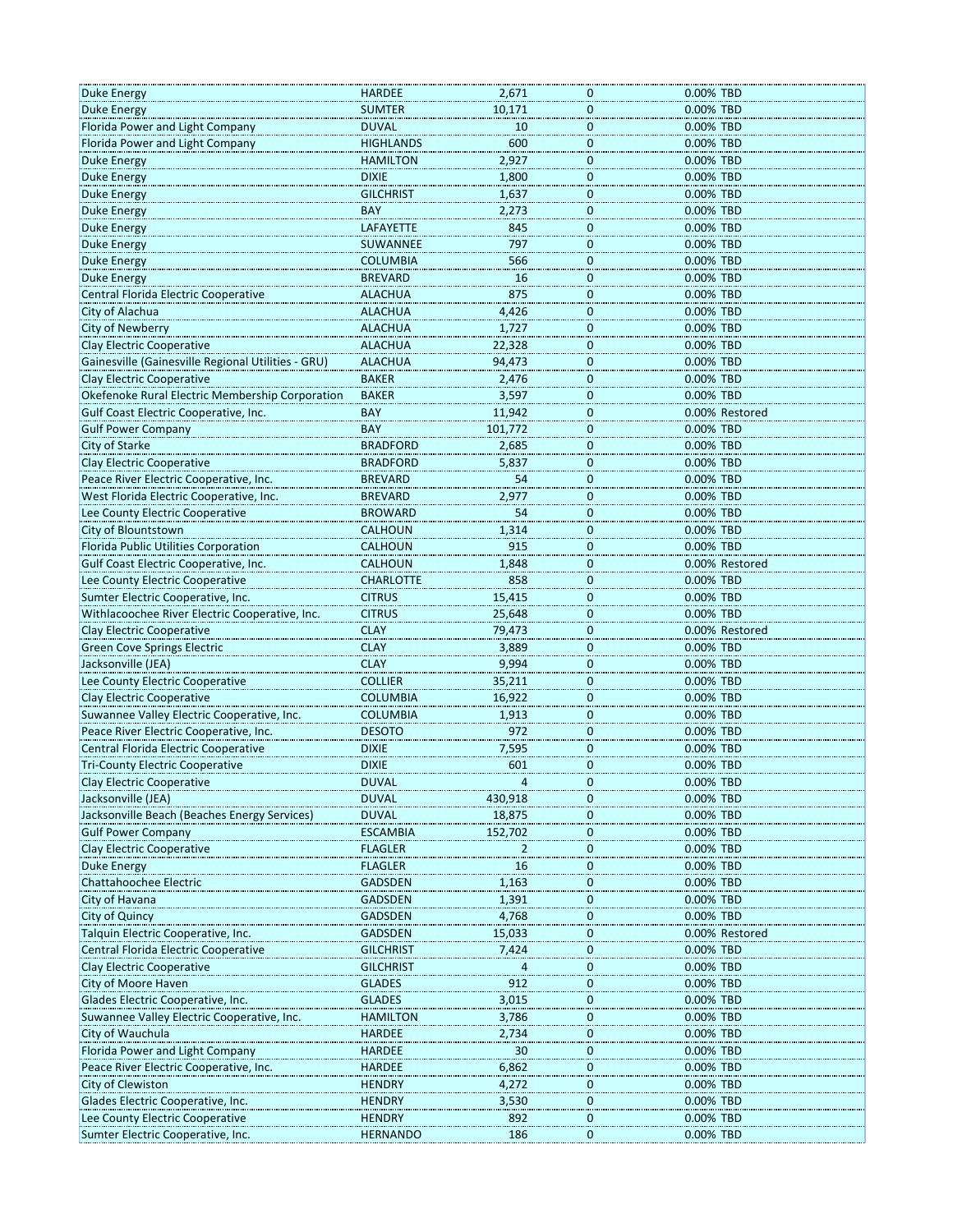| Glades Electric Cooperative, Inc.               | <b>HIGHLANDS</b>    | 7,321   | 0            | 0.00% TBD      |
|-------------------------------------------------|---------------------|---------|--------------|----------------|
| Peace River Electric Cooperative, Inc.          | <b>HIGHLANDS</b>    | 376     | 0            | 0.00% TBD      |
| <b>Duke Energy</b>                              | <b>HILLSBOROUGH</b> | 25      | $\mathbf 0$  | 0.00% TBD      |
| Peace River Electric Cooperative, Inc.          | <b>HILLSBOROUGH</b> | 1,159   | $\mathbf 0$  | 0.00% TBD      |
| <b>Tampa Electric Company</b>                   | <b>HILLSBOROUGH</b> | 633,079 | $\mathbf 0$  | 0.00% Restored |
| Choctawhatchee Electric Cooperative             | <b>HOLMES</b>       | 293     | 0            | 0.00% TBD      |
| <b>Gulf Power Company</b>                       | <b>HOLMES</b>       | 2,592   | 0            | 0.00% TBD      |
| West Florida Electric Cooperative, Inc.         | <b>HOLMES</b>       | 7,539   | $\mathbf 0$  | 0.00% TBD      |
| City of Vero Beach                              | <b>INDIAN RIVER</b> | 35,030  | 0            | 0.00% TBD      |
| Peace River Electric Cooperative, Inc.          | <b>INDIAN RIVER</b> | 216     | $\mathbf{0}$ | 0.00% TBD      |
| Florida Public Utilities Corporation            | <b>JACKSON</b>      | 10,878  | 0            | 0.00% Restored |
| Gulf Coast Electric Cooperative, Inc.           | <b>JACKSON</b>      | 47      | 0            | 0.00% TBD      |
| <b>Gulf Power Company</b>                       | <b>JACKSON</b>      | 1,398   | 0            | 0.00% TBD      |
| West Florida Electric Cooperative, Inc.         | <b>JACKSON</b>      | 13,824  | $\mathbf 0$  | 0.00% Restored |
| <b>Tri-County Electric Cooperative</b>          | <b>JEFFERSON</b>    | 3,547   | $\mathbf 0$  | 0.00% TBD      |
| Central Florida Electric Cooperative            | LAFAYETTE           | 9       | 0            | 0.00% TBD      |
| Suwannee Valley Electric Cooperative, Inc.      | LAFAYETTE           | 3,252   | 0            | 0.00% Restored |
| <b>Tri-County Electric Cooperative</b>          | LAFAYETTE           | 51      | 0            | 0.00% TBD      |
| City of Leesburg                                | LAKE                | 22,000  | 0            | 0.00% TBD      |
| City of Mount Dora                              | LAKE                | 5,706   | $\mathbf 0$  | 0.00% TBD      |
| Clay Electric Cooperative                       | LAKE                | 2,239   | 0            | 0.00% TBD      |
| Sumter Electric Cooperative, Inc.               | LAKE                | 64,924  | 0            | 0.00% Restored |
| Lee County Electric Cooperative                 | LEE                 | 179,084 | 0            | 0.00% TBD      |
| <b>City of Tallahassee</b>                      | <b>LEON</b>         | 117,253 | 0            | 0.00% TBD      |
| <b>Duke Energy</b>                              | <b>LEON</b>         | 61      | $\mathbf 0$  | 0.00% TBD      |
| Talquin Electric Cooperative, Inc.              | <b>LEON</b>         |         |              | 0.00% TBD      |
| Central Florida Electric Cooperative            | LEVY                | 26,534  | 0            |                |
|                                                 |                     | 17,513  | 0            | 0.00% Restored |
| City of Williston                               | LEVY                | 1,462   | 0            | 0.00% TBD      |
| <b>Clay Electric Cooperative</b>                | LEVY                | 712     | $\mathbf 0$  | 0.00% TBD      |
| Sumter Electric Cooperative, Inc.               | <b>LEVY</b>         | 1,605   | $\mathbf 0$  | 0.00% TBD      |
| Florida Public Utilities Corporation            | <b>LIBERTY</b>      | 785     | 0            | 0.00% Restored |
| Talquin Electric Cooperative, Inc.              | <b>LIBERTY</b>      | 3,295   | 0            | 0.00% TBD      |
| <b>Tri-County Electric Cooperative</b>          | <b>MADISON</b>      | 7,000   | 0            | 0.00% TBD      |
| Peace River Electric Cooperative, Inc.          | <b>MANATEE</b>      | 26,510  | $\mathbf 0$  | 0.00% TBD      |
| Central Florida Electric Cooperative            | <b>MARION</b>       | 9       | $\mathbf 0$  | 0.00% TBD      |
| Clay Electric Cooperative                       | <b>MARION</b>       | 16,301  | 0            | 0.00% TBD      |
| Ocala (Ocala Electric Utility)                  | <b>MARION</b>       | 49,955  | 0            | 0.00% TBD      |
| Sumter Electric Cooperative, Inc.               | <b>MARION</b>       | 57,949  | 0            | 0.00% TBD      |
| Homestead                                       | MIAMI-DADE          | 23,086  | $\mathbf 0$  | 0.00% TBD      |
| Florida Keys Electric Cooperative               | <b>MONROE</b>       | 31,941  | $\mathbf 0$  | 0.00% TBD      |
| <b>Keys Energy Services</b>                     | <b>MONROE</b>       | 30,000  | 0            | 0.00% TBD      |
| Florida Public Utilities Corporation            | <b>NASSAU</b>       | 15,944  | U            | 0.00% Restored |
| Okefenoke Rural Electric Membership Corporation | <b>NASSAU</b>       | 6,988   | 0            | 0.00% TBD      |
| Choctawhatchee Electric Cooperative             | <b>OKALOOSA</b>     | 15,795  | $\mathbf 0$  | 0.00% TBD      |
| <b>Gulf Power Company</b>                       | <b>OKALOOSA</b>     | 92,627  | 0            | 0.00% TBD      |
| Glades Electric Cooperative, Inc.               | <b>OKEECHOBEE</b>   | 2,278   | 0            | 0.00% TBD      |
| City of Winter Park                             | ORANGE              | 13,941  | 0            | 0.00% TBD      |
| Orlando (Orlando Utilities Commission - OUC)    | ORANGE              | 197,030 | 0            | 0.00% TBD      |
| <b>Reedy Creek</b>                              | ORANGE              | 120     | $\mathbf{0}$ | 0.00% TBD      |
| Kissimmee (Kissimmee Utility Authority - KUA)   | <b>OSCEOLA</b>      | 67,889  | 0            | 0.00% TBD      |
| Peace River Electric Cooperative, Inc.          | <b>OSCEOLA</b>      | 929     | 0            | 0.00% TBD      |
| St. Cloud (Operated by OUC)                     | <b>OSCEOLA</b>      | 35,853  | 0            | 0.00% TBD      |
| Lake Worth Utilities                            | PALM BEACH          | 27,847  | 0            | 0.00% TBD      |
| Sumter Electric Cooperative, Inc.               | <b>PASCO</b>        | 36      | $\mathbf 0$  | 0.00% TBD      |
| <b>Tampa Electric Company</b>                   | <b>PASCO</b>        | 23,560  | 0            | 0.00% Restored |
| <b>Tampa Electric Company</b>                   | <b>PINELLAS</b>     | 10,940  | 0            | 0.00% Restored |
| <b>City of Bartow</b>                           | <b>POLK</b>         | 11,790  | 0            | 0.00% TBD      |
| City of Fort Meade                              | <b>POLK</b>         | 2,379   | 0            | 0.00% TBD      |
| Lakeland (Lakeland Electric)                    | <b>POLK</b>         | 124,965 | $\mathbf 0$  | 0.00% TBD      |
| Peace River Electric Cooperative, Inc.          | <b>POLK</b>         | 5,253   | 0            | 0.00% TBD      |
| <b>Tampa Electric Company</b>                   | <b>POLK</b>         | 83,942  | 0            | 0.00% Restored |
| Withlacoochee River Electric Cooperative, Inc.  | <b>POLK</b>         | 530     | 0            | 0.00% TBD      |
| Clay Electric Cooperative                       | PUTNAM              | 21,051  | 0            | 0.00% TBD      |
|                                                 |                     |         |              |                |